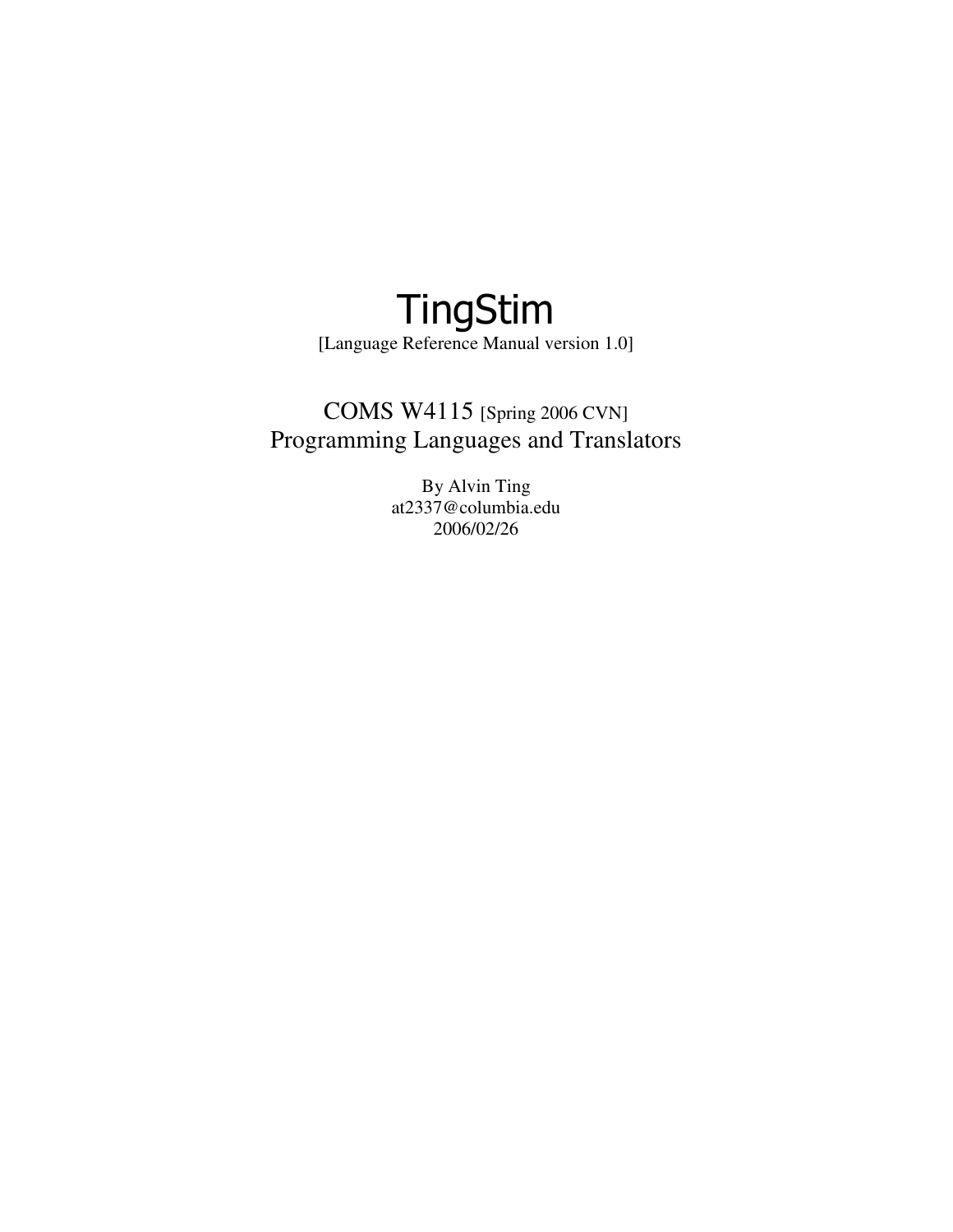# **TingStim:**

Stimulator / Interface Test Driver

## **1 Language Reference Manual**

## **1.1 Lexical Conventions**

### **1.1.1 Line Terminators**

Input characters are divided into lines by line terminators. Lines are terminated by the standard ASCII characters CR, or LF, or CR LF. The two characters CR immediately followed by LF are counted as one line terminator, not two.

#### *LineTerminator:*

 the ASCII LF character, also known as "linefeed" the ASCII CR character, also known as "carriage-return" the ASCII CR character followed by the ASCII LF character

*InputCharacter:* 

Is Not *LineTerminator* 

#### **1.1.2 Comments**

Comments are textual descriptions and are ignored by the compiler. There are two kinds of comments:

| $/*$ text $*/$  | Multi-line comment: All the text from the ASCII characters $/$ * to                              |
|-----------------|--------------------------------------------------------------------------------------------------|
|                 | the ASCII characters $\star$ / is ignored.                                                       |
| $\sqrt{t}$ text | Single-line comment: All text from the ASCII characters // to the<br>end of the line is ignored. |

*Comment:* 

 *MultiLineComment SingleLineComment* 

Comments do not nest. The ASCII characters  $\prime$  and  $\prime$  have no special meaning when preceded with the ASCII characters //. In turn, the ASCII characters // has no special meaning in comments that begin with /\*.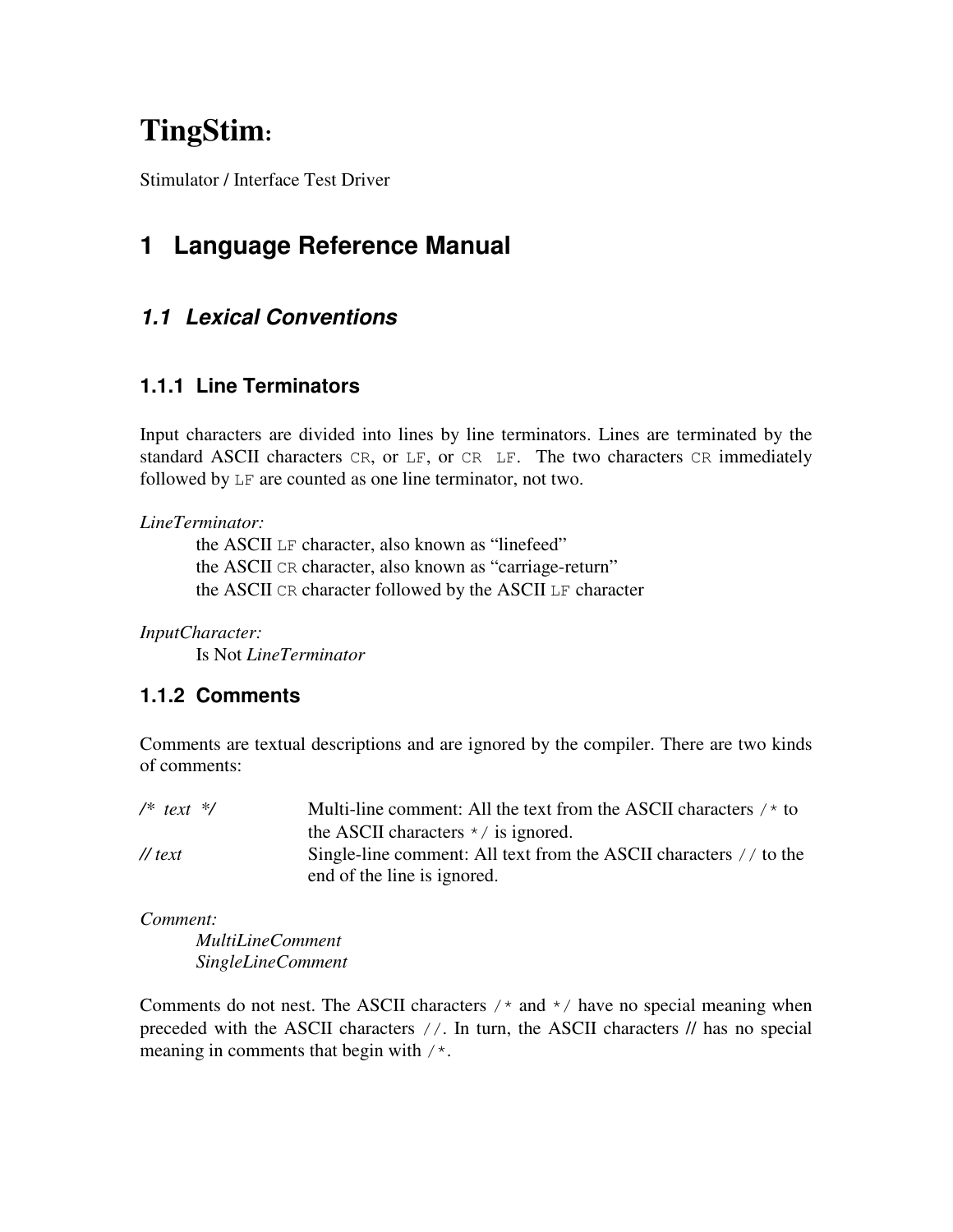#### **1.1.3 White Space**

White space is defined as the ASCII space, horizontal tab, form feed characters, and line terminators. White space will be ignored when used to terminate a comment (a line terminator).

*WhiteSpace:* 

 the ASCII SP character, also known as "space" the ASCII HT character, also known as "horizontal tab" the ASCII FF character, also known as "form feed" *LineTerminator* 

#### **1.1.4 Tokens**

Tokens are subdivided into 4 classifications: identifiers, keywords, literals, separators, operators, and patterns. Tokens must be separated by white space.

*Token:* 

 *Identifier Keyword Literals Separator Operator Pattern* 

#### **1.1.4.1 Identifiers**

An identifier consists of letter, digits and underscores "\_". The first character of an identifier should be a letter or underscore. Upper and lower case letters are considered different.

#### **1.1.4.2 Keywords**

The following sequences of characters, formed from ASCII letters, are reserved for use as keywords and cannot be used as identifiers:

| close  | interact | true  |
|--------|----------|-------|
| catch  | if       | false |
| disp   | open     |       |
| else   | send     |       |
| expect | wait     |       |
| exit   | while    |       |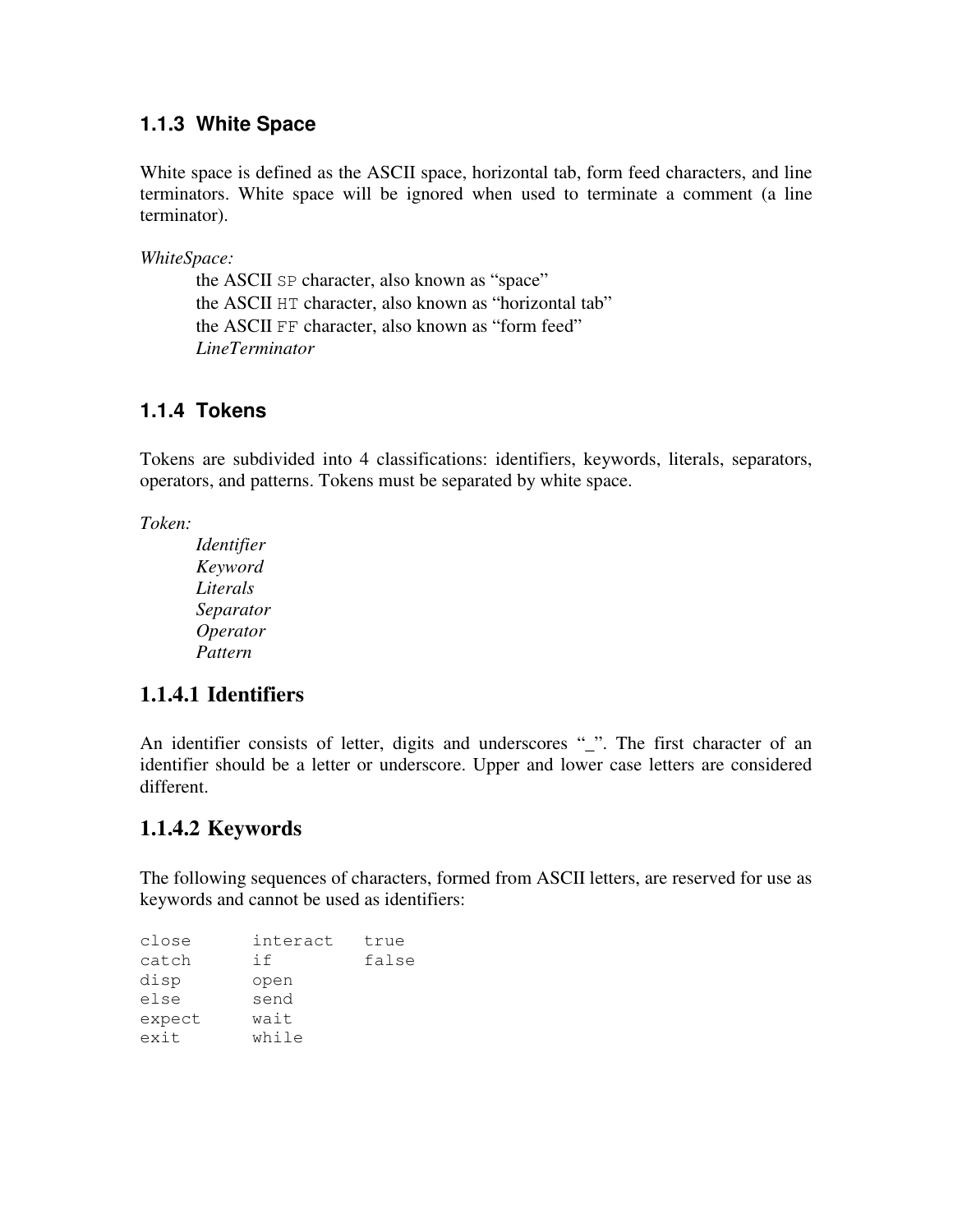#### **1.1.4.3 Literals**

#### Literal:

 IntegerLiteral StringLiteral BooleanLiteral CharacterLiteral

#### *1.1.4.3.1 Integer Literal*

Integer literals are divided into 4 classifications relative to the base of the number system: decimal, hexadecimal, octal, or binary.

*IntegerLiteral:* 

 *DecimalLiteral HexIntegerLiteral OctalIntegerLiteral BinaryIntegerLiteral* 

*DecimalLiteral: DecimalNumeral* 

*HexIntegerLiteral:*  ASCII character x *HexNumeral* 

*OctalIntegerLiteral:*  ASCII character o *OctalNumeral*

*BinaryIntegerLiteral:*  ASCII character b *BinaryNumeral*

*DecialNumeral: (0-9) one or more times* 

#### *HexNumeral:*

 *(0..9) one or (A-F) one or more times* 

*OctalNumeral: 0..7 one or more times* 

*BinaryNumeral: ( 0 | 1 ) one or more times* 

For example, dec: 10000214 hex: xDEAD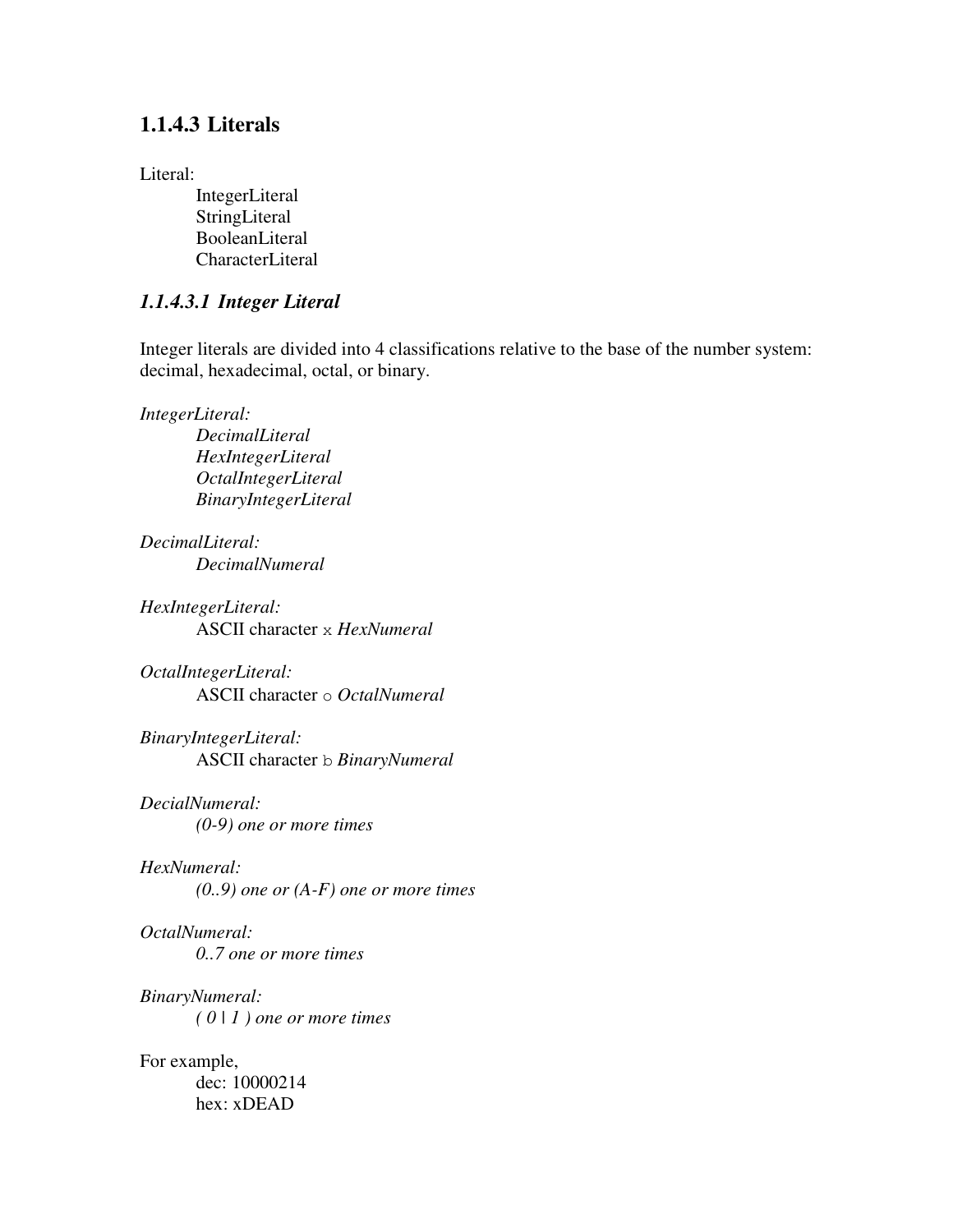octal: o077 binary: **b01010101** 

#### *1.1.4.3.2 String Literal*

A string is a sequence of characters enclosed by ASCII double quotes " ".

*StringLiteral:*  " *StringCharacters* "

*StringCharacters: StringCharacter StringCharacters StringCharacter* 

*StringCharacter: InputCharacter* but not "

#### *1.1.4.3.3 Boolean Literal*

The boolean type has two types, represented by the literals true and false, formed from ASCII letters.

BooleanLiteral: true | false

#### *1.1.4.3.4 Character Literal*

A character literal is expressed as a character or an escape sequence, enclosed in ASCII single quotes '.

CharacterLiteral: ' SingleCharacter ' ' EscapeSequence '

SingleCharacter: InputCharacter but not ' or \

#### **1.1.4.4 Separators**

The following three ASCII characters are separators (punctuators): { } ; /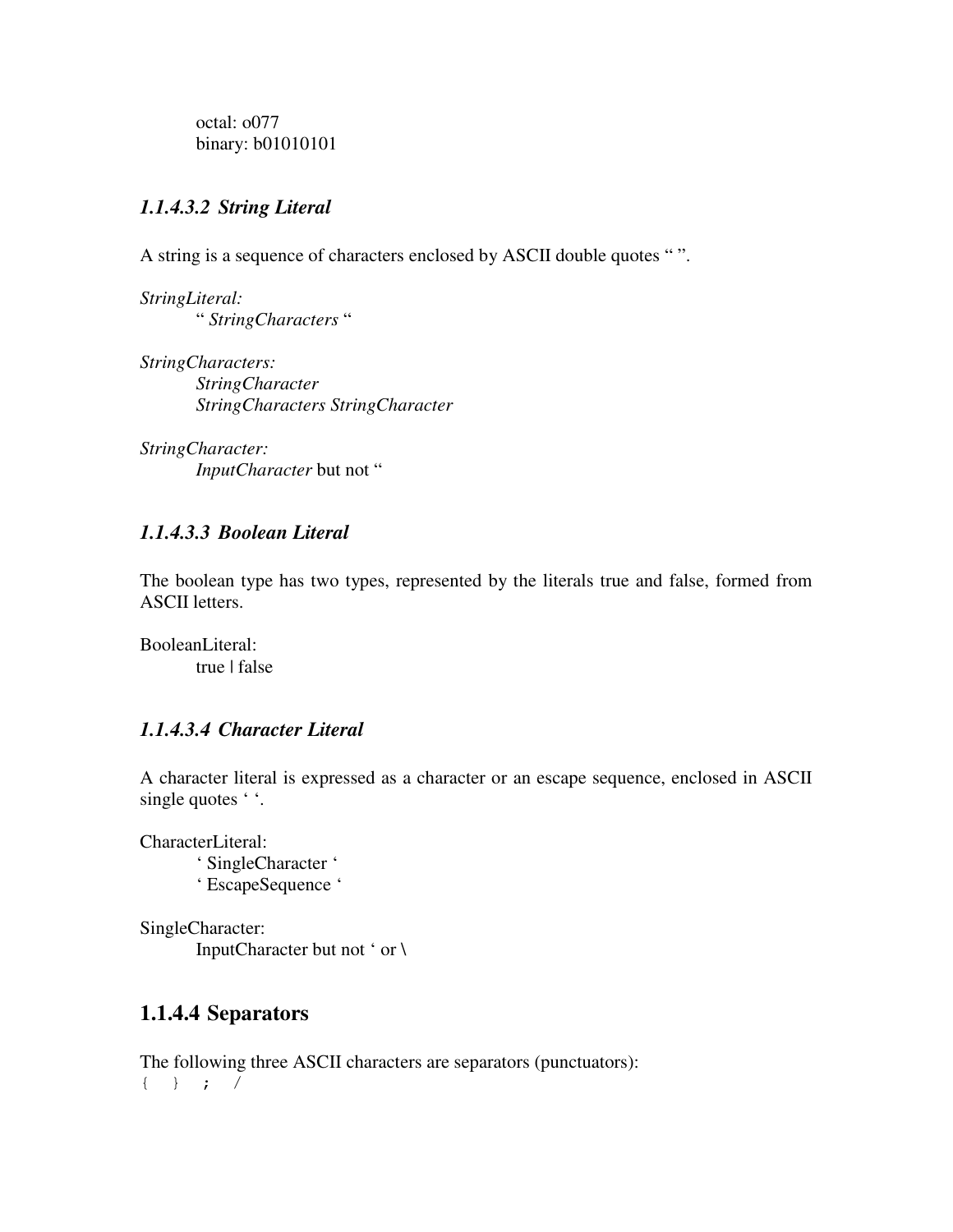## **1.1.4.5 Operators**

= == !=

The ASCII character  $=$  is the assignment operator. Two consecutive ASCII  $=$  characters is the equal-to operator. An ASCII character ! followed by the ASCII character = is the not equal-to operator.

## **1.1.4.6 Pattern**

A pattern is everything enclosed between an ASCII character / and ASCII character /

| regex              | <b>English</b>                                                  |  |  |
|--------------------|-----------------------------------------------------------------|--|--|
| S                  | literal S                                                       |  |  |
| $\star$<br>"<br>\) | literal<br>literal   literal  <br>literal<br>literal<br>literal |  |  |
|                    | $\ast$<br>۷                                                     |  |  |
| $\wedge$           | beginning of string                                             |  |  |
| \$                 | end of string                                                   |  |  |
| $[a-z]$            | any character in the range a to z                               |  |  |
| $[^{\wedge}a-z]$   | any character not in the range a to z                           |  |  |
|                    |                                                                 |  |  |
| [abc]              | a, b, or c                                                      |  |  |
|                    | any character                                                   |  |  |
| $X^{\star}$        | X character zero or more times                                  |  |  |
| $X +$              | X character one or more times                                   |  |  |
| X?                 | X character once or none at all                                 |  |  |
| $X\{n\}$           | X character exactly n times                                     |  |  |
| $X\{n, \}$         | X character at least n times                                    |  |  |
| $X\{n,m\}$         | X character at least n but not more than m                      |  |  |
|                    | times                                                           |  |  |
|                    | Capturing group, multiple characters<br>are                     |  |  |
|                    | treated as a single unit                                        |  |  |

Where pattern can consist of combinations of the following:

For example:  $\sqrt{\{a-z\}+z\{1,3\}}/$  is the pattern to find a string which begins with a lowercase letter followed by none or more lowercase letters, and then anywhere from one or three consecutive z.

## **1.2 Expressions**

Expressions consist of identifiers, literals, equality, and pattern expressions.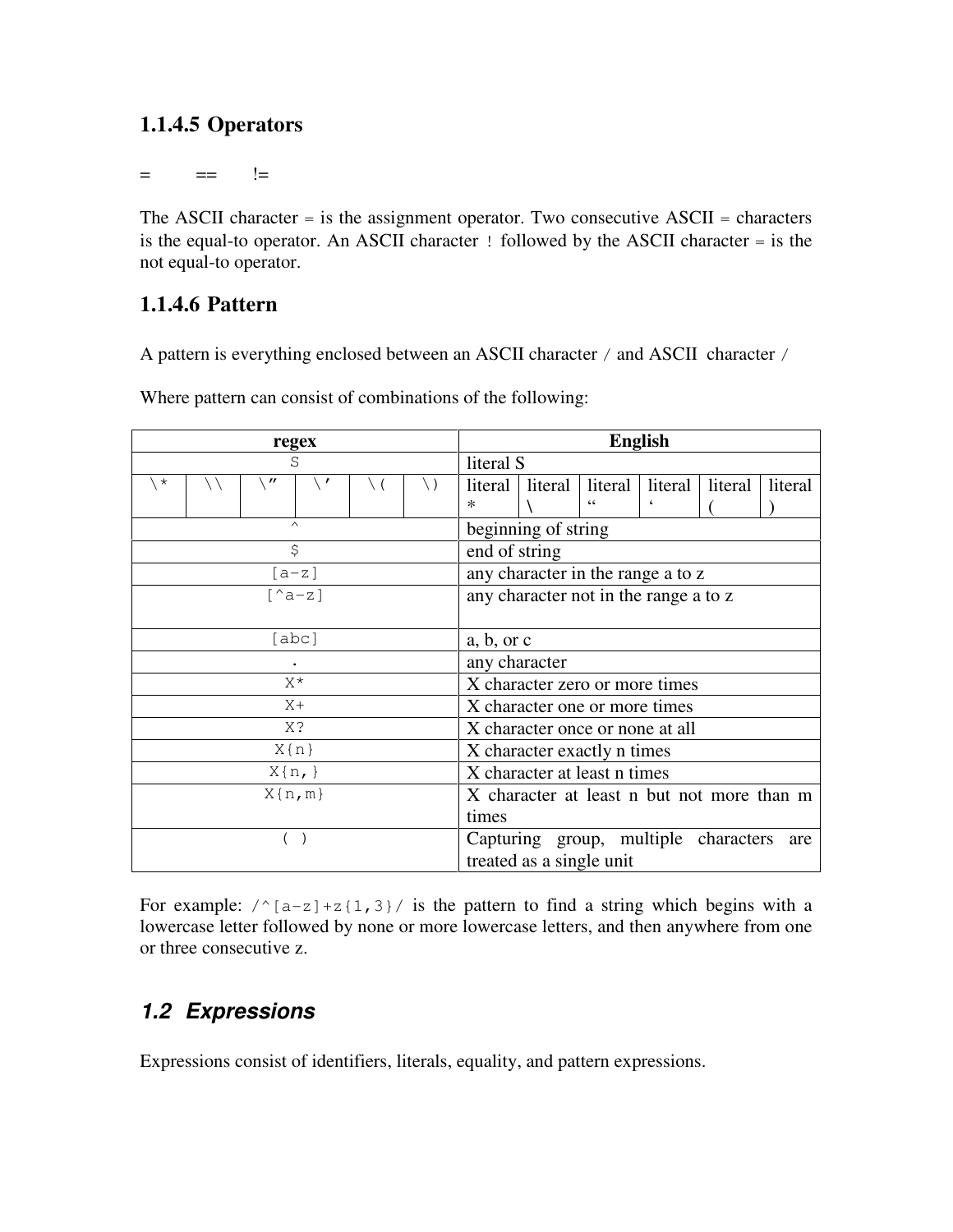#### **1.2.1 Identifier**

An identifier itself is a left-value expression. It will be evaluated to some value bounded to this identifier.

#### **1.2.2 Literal**

A literal is a right-value expression. It will be evaluated to the literal itself.

### **1.2.3 Equality**

The equality operators are syntactically left-associative (they group left-to-right).

*EqualityExpression: EqualityExpression == RelationalExpression EqualityExpression != RelationalExpression* 

The  $=$  (equal to) and the  $=$  (not equal to) operators may be used to compare two operands that of the same type. If both operands are some form of an integer literal, then both operands are first converted into decimal form prior to making the comparison. All other cases result in a compile-time error.

## **1.2.4 Pattern**

A regular expression is a right-value expression. It will be evaluated to the pattern itself.

*PatternExpression: Pattern* 

## **1.3 Declarations**

Variables are implicitly declared upon assignment.

## **1.4 Statements**

Statements are the basic elements of a scenario. A sequence of statements will be executed sequentially, unless flow-control statements indicate otherwise.

*Statement: ExpressionStatement*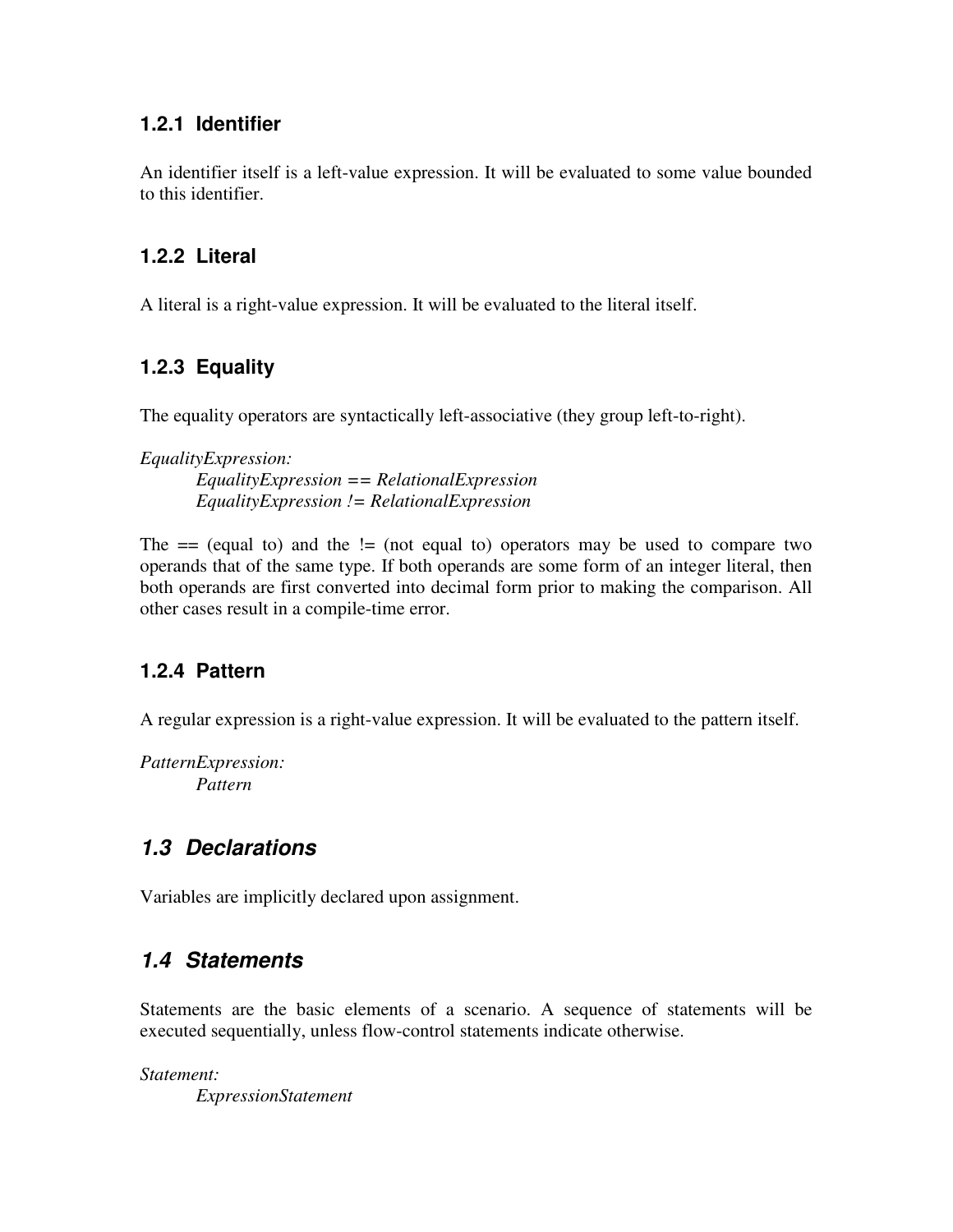*AssignmentStatement ConditionalStatement LoopStatement NullStatement DisplayStatement CommunicationsStatement ExitStatement* 

### **1.4.1 Expression**

Expressions may be used as statements by following them with a semicolon.

Syntax:

```
 <expr>; 
Constraints: 
        - none
```
### **1.4.2 Assignment**

The assignment operator = is syntactically right-associative (they group right-to-left). The value of the left operand is set to the value of the right operand.

Syntax:

```
 <identifier-expr> = <literal-expr>; 
 <identifier-expr> = <pattern-expr>; 
 <identifier-expr1> = <identifier-expr2>;
```
Constraints:

- In all cases, the left operand must be an identifier.
- The right operand may be a literal, a different identifier or a pattern.

## **1.4.3 Conditional**

Conditionals are done with if (expression) statement else statement. If the equality expression returns true, the first statement is executed, otherwise the second statement is executed.

Syntax:

```
 if ( <equality-expr> ) 
        { 
               <statement-list> 
        } 
       else 
        { 
               <statement-list> 
        }; 
Constraints:
```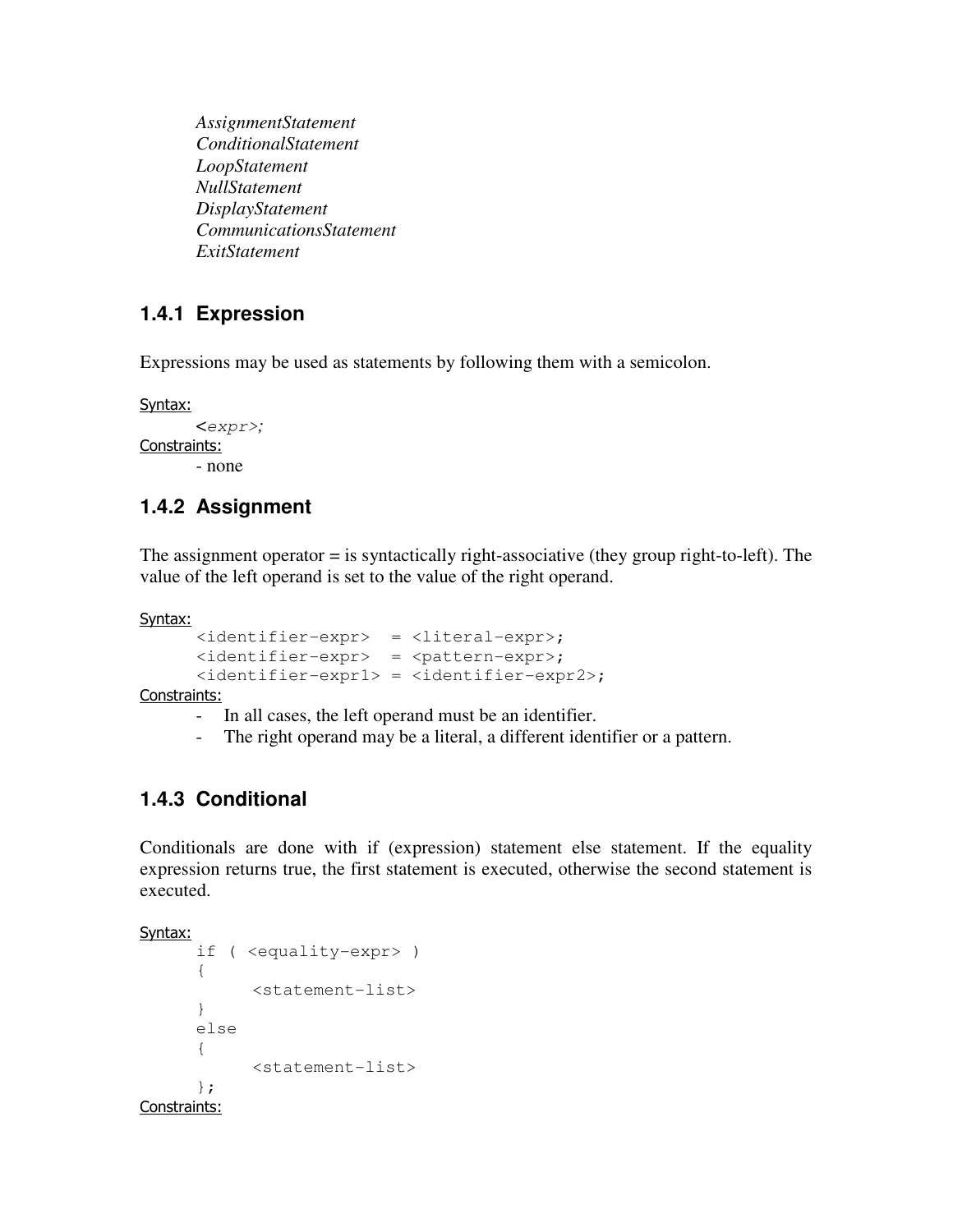- Every "if" must have a corresponding "else."

#### **1.4.4 Loop**

The check is done before the execution of the statement, and will be repeated as long as the test expression is true.

```
Syntax:
        while ( <equality-expr> ) 
        { 
               <statement-list> 
        }; 
Constraints: 
       - none
```
#### **1.4.5 Null**

A null statement has no programmatic function and is stated only for completeness.

Syntax:

 *;*  Constraints: - none

#### **1.4.6 Display**

The display statement is used to print the value of an identifier or literal to the standard output.

```
Syntax:
       disp <identifier-expr>; 
      disp <literal-expr>; 
Constraints:
```
## - none

#### **1.4.7 Wait**

The wait statement pauses scenario execution for the designated period of time.

Syntax:

wait <time\_milliseconds>;

where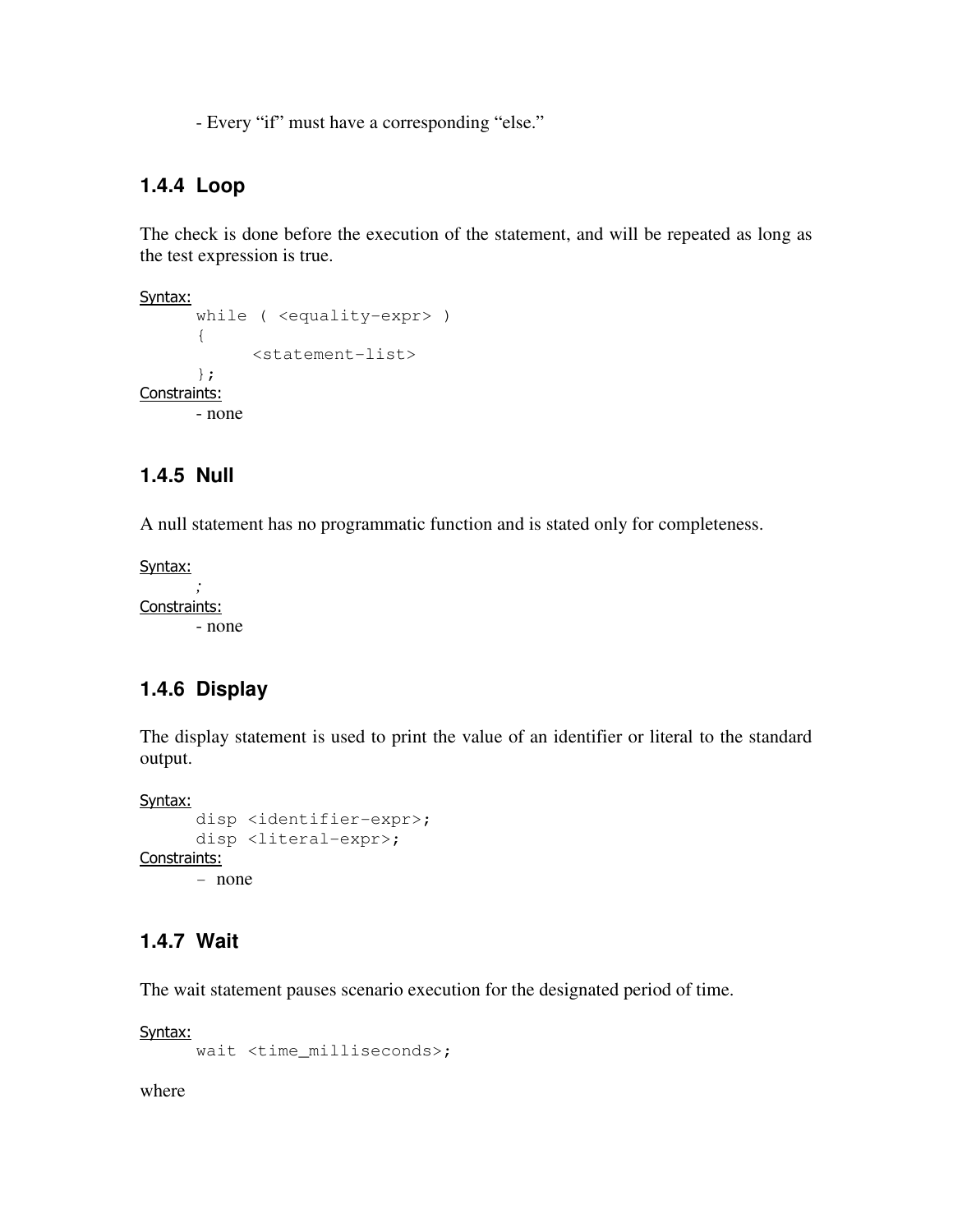<time\_milliseconds>:

decimal number

Constraints:

- Time is limited to the largest size integer.

### **1.4.8 Communications**

## **1.4.8.1 Send**

The send statement writes the designated literal(s) to the communication output. In the form which takes a list of integer literals, the literals are concatenated to form one numerical value prior to sending. Integer overflow is handled by setting value to the max value. The following are all valid send statements:

```
send 2002; 
send b0101 b0010 b0001 b0001; // integer = 21,009
send x001A xFFFF; \frac{1}{100} // integer = 1,769,471
send 0001 0123 0327; // integer = 304,855
send "Hello, world\n";
Syntax:
     send <decimal-literal>;
     send <other-integer-literal-list>;
     send <string-literal>;
where 
       <other-integer-literal-list>: 
            HexIntegerLiteral 
            OctalIntegerLiteral 
            BinaryIntegerLiteral
```
Constraints:

- The subsequent integer literals in the list must be of the same type as the first literal specified.
- The order of list integer literals is such that the first literal contains the most significant bits and the last literal contains the least significant bits.
- The maximum integer value is equivalent to java.lang.Integer.MAX\_VALUE.

## **1.4.8.2 Expect**

The expect statement will block on reading from the current communication input. Once an input unit has been read, it will compare the input value with one or a series of valid expressions. When the first valid expression is found, the actions associated with it will be executed and the statement is considered complete.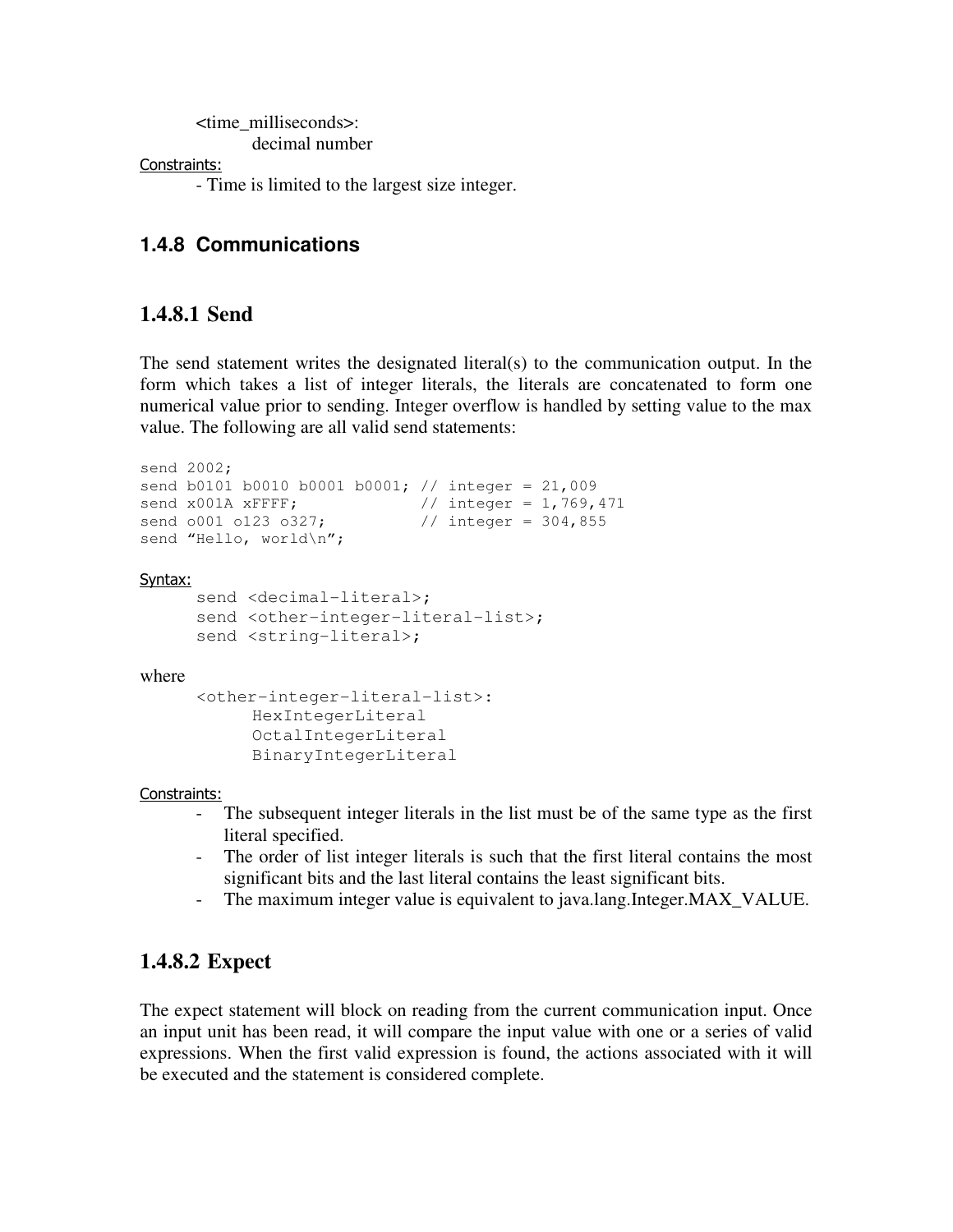```
Syntax:
      expect <valid-expr> { <action_list> };
       expect 
       { 
             <valid-expr> { <action_list> } 
             <valid-expr> { <action_list> } 
 … 
       }; 
where 
       <valid-expr>: 
             DecimalLiteral 
             <other-integer-literal-list> 
             StringLiteral 
             CharacterLiteral 
             Pattern 
       <action_list>: 
             Send 
             Interact 
             Wait 
             Loop 
             Display 
             Assignment 
             Conditional 
Constraints:
```
- Expect statements do not nest.
- <other-integer-literal-list> is the same as that defined in send statement.
- Read timeouts are currently not implemented or handled.

## **1.4.8.3 Catch**

The catch statement is used to handle the case when unexpected input is received.

```
Syntax:
```

```
expect ValidExpression { <action_list> };
    catch { <action_list> };
     expect { 
         ValidExpression { <action_list> }
         ValidExpression { <action_list> }
 … 
      } 
    catch { <action_list> };
```
Constraints:

- <action\_list> is same as those in expect statement.
- No other statements may go between an expect and catch statement.
- A catch statement without a proceeding expect statement is invalid.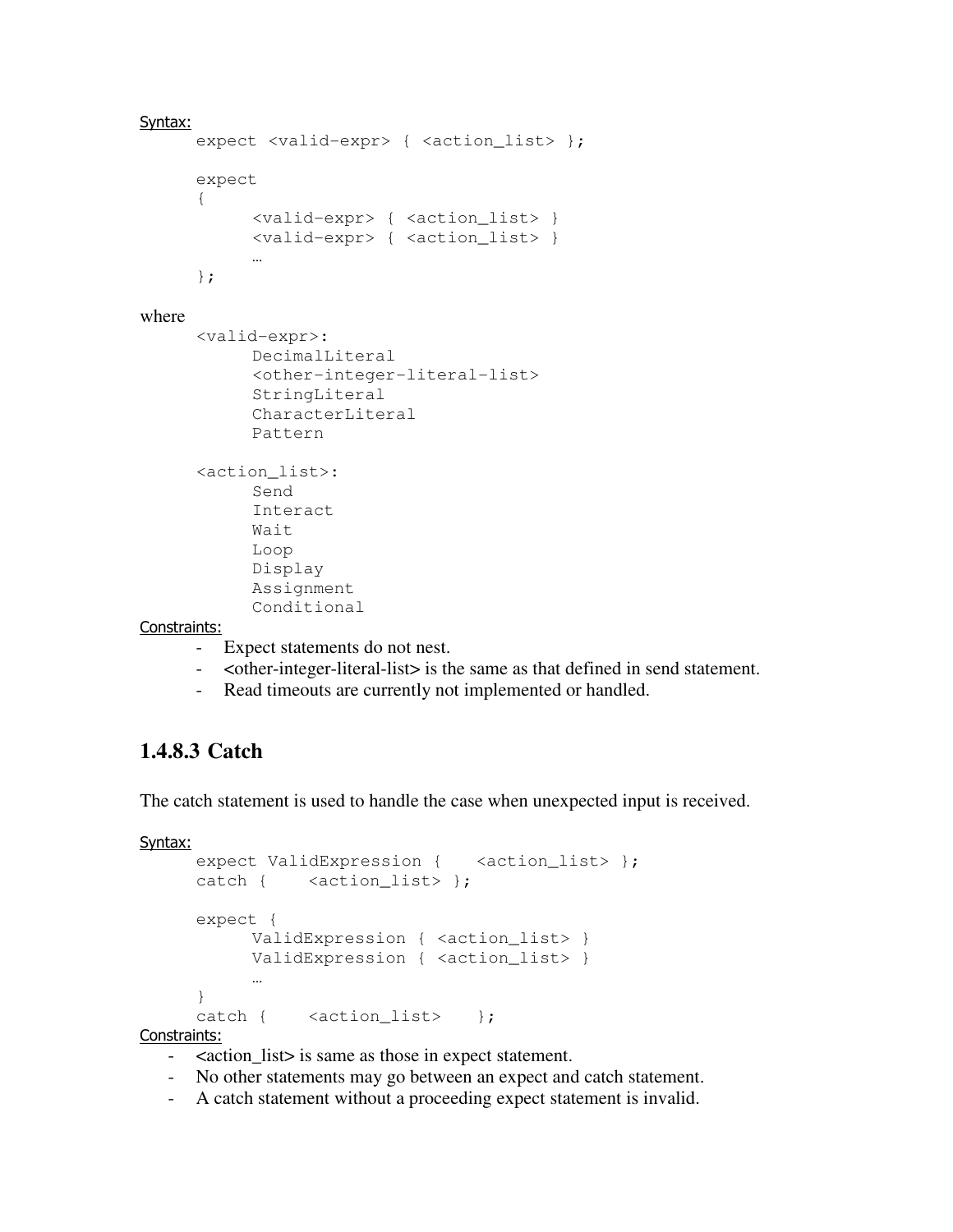#### **1.4.8.4 Interact**

The interact statement is used to enable the operator to alter the flow of the scenario during execution. It will block until the operator enters a keystroke. The resulting keystroke is compared with the series of expected character literals. Once a matching literal is found, the associated list of actions is executed and the statement is considered complete. If no matching literal is found then an alert will be displayed and the scenario simply continues execution.

#### Syntax:

```
interact CharacterLiteral { <action_list> };
      interact 
      { 
           CharacterLiteral { <action_list> }
           CharacterLiteral { <action_list> }
 … 
      }; 
Constraints:
```
- <action\_list> is same as those in expect statement.

## **1.4.8.5 Open**

The open statement opens the specified communication link. Only the first open statement is executed. Any subsequent open statements are invalid and are ignored.

Syntax:

```
 open type=<type_option>;
```
where

 <type\_option>: "RS232" "Ethernet" (unimplemented)

Constraints:

- none

#### **1.4.8.6 Close**

The close statement closes the current communication link. It is not necessary to include the close statement and is included only for completeness.

Syntax:

close;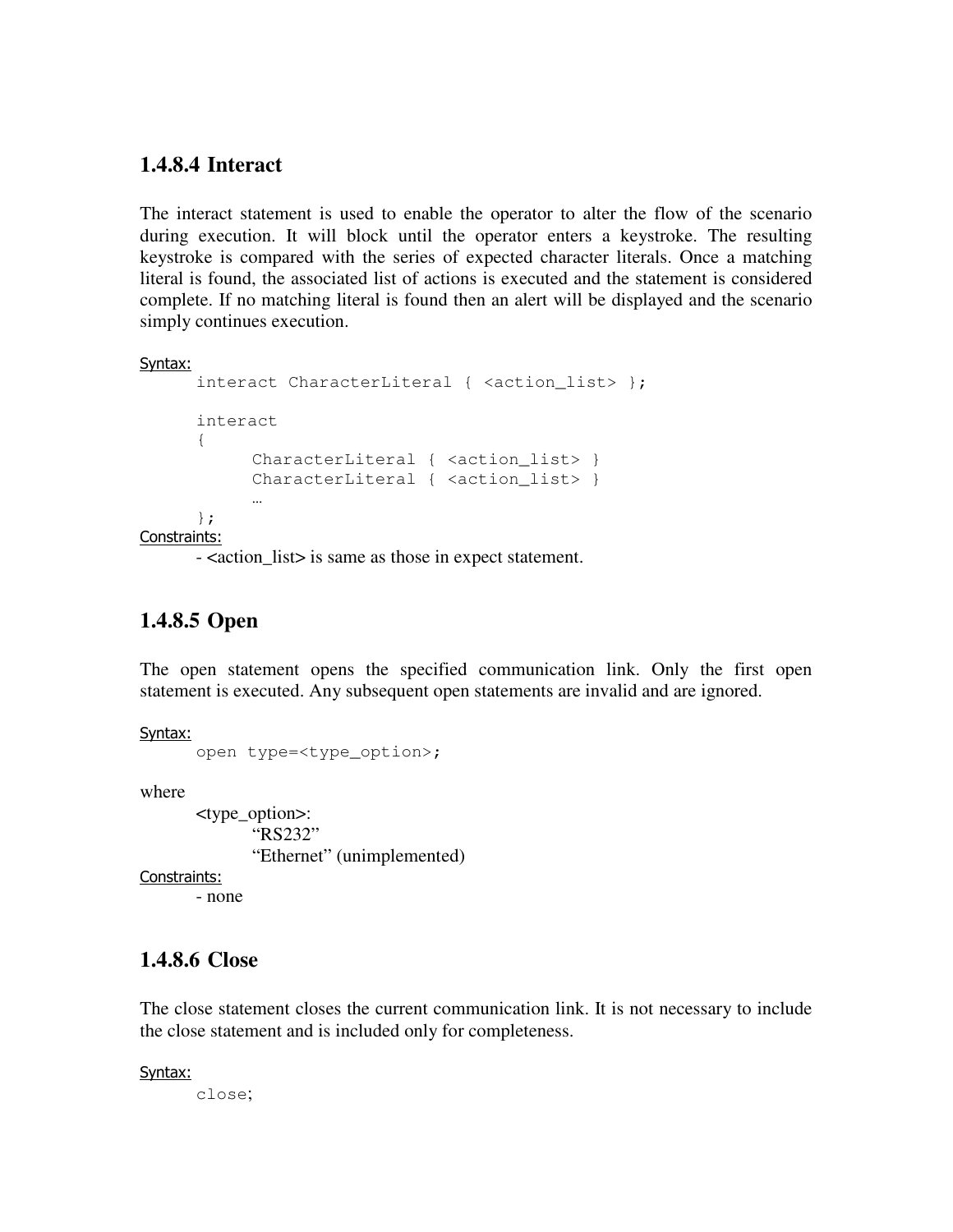Constraints:

- none

### **1.4.9 Exit**

The exit statement will terminate the scenario and no other statements are executed.

```
Syntax:
         exit; 
Constraints: 
         - none
```
## **1.5 Scope Rules**

#### **1.5.1 Lexical scope**

This language is open scope and has only a global namespace.

## **1.6 Example**

```
/* This line is a comment */ 
disp "Initializing Communications..."; 
open type="RS232"; 
// Display options 
disp "Press enter to continue" 
disp "Press 0 to exit" 
interact { 
'\n\backslash n' { disp "Go!"; }
'0' { exit; }
}; 
// Delay for 10ms 
wait 10; 
// Send stuff 
send b0001 b0101 b1111 b0101; 
// Expect flipped bits 
expect { 
      b1110 b1010 b0000 b1010 { disp "It worked!"; } 
      xDEAD { 
            disp "something bad happened!"; 
            exit;
```